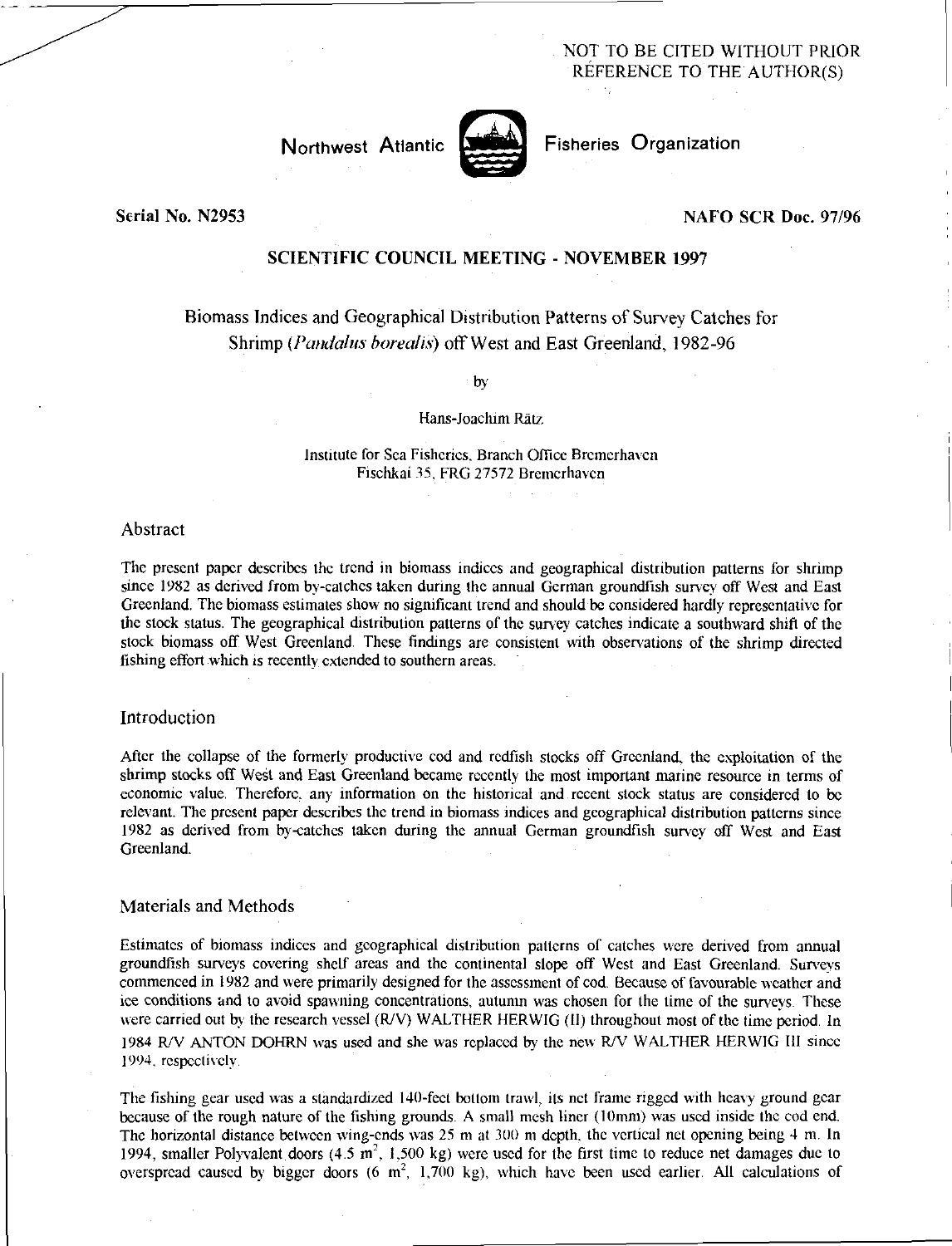abundance and biomass indices were based on the 'swept area' method using 22 m horizontal net opening as trawl parameter, i. e. the constructional width specified by the manufacturer. The towing time was normally 30 min. at a speed of 4.5 knots. Trawl parameters are listed in Table 1. Hauls which received net damage or became hangup after less than 15 minutes were rejected. Some hauls of the 1987 and 1988 surveys were also included although their towing time had been intentionally reduced to 10 minutes because of the expected large cod catches as observed from echo sounder traces.

The surveys were primarily designed for the assessment of cod. In order to reduce the error of abundance estimates, the subdivision of shelf areas and the continental slope into different geographic and depth strata was required due to a pronounced heterogeneity of cod distribution (Rätz, 1996 a, b). The survey area was thus split into seven geographic strata. Each stratum was itself subdivided into two depth strata covering the 0-200 in and 201-400 m zones. Figure 1 and Table 2 indicate the names of the *14* strata, their geographic boundaries, depth ranges and areas in nautical square miles (nm<sup>2</sup>). All strata were limited at the 3 mile offshore line.

The applied strategy was to distribute the sampling effort according both to the stratum areas and to cod abundance. Consequently, fifty percent of the hauls were allocated proportionally to strata by stratum area while the other fifty percent were apportioned on the basis of a review of the historical mean cod abundance/nm<sup>2</sup>, all hauls being randomly distributed within trawlable areas of the various strata. Non-trawlable areas were mainly located inshore. During 1982-96, 2.343 successful sets were carried out, the numbers of valid sets by year and stratum being listed in Table 3. Apart from stratum 7.2 (Dohrn Bank), East Greenland strata were not covered adequately in 1984, 1992 and 1994 due to technical problems. In 1995, the survey area off West Greenland was incompletely covered for the first time again due to technical problems. Only 50 % of the strata of West Greenland were covered, namely the southern strata 3.1. 3.2, 4.1, and 4.2. Stratum 7.1 has a very low area and therfore never been covered. In 1996, the entire survey area was covered.

The weight of by-catches of shrimp *(Yandalus borealis)* was recorded on a regular basis when the catch exceeded 20 kg while smaller catches remained often unrecorded due to the time-consuming sorting procedure. Stratified biomass estimates were calculated from these catch-per-tow data using the stratum areas as weighting factor (Cochran, 1953: Saville, 1977). Strata with less than five valid sets were rejected from the calculation. The coefficient of catchability was set arbitrarily at 1.0, implying that estimates are merely indices of biomass. Respective confidence intervals (CI) were set at the 95% level of significance of the stratified mean.

## Results and Discussion

During the period 1982-96, the total recorded by-catch of shrimp amounted to 3,650 kg. Biomass indices by stratum and year are listed in Table 4 and illustrated in Fig. 2. These indices were also aggregated to the total off West, East Greenland and the overall total. These estimates should be considered hardly representative for the stock biomass since neither the applied survey strategy nor the gear was designed for shrimp catches. Furthermore, the incomplete coverage of the survey area in some years and the irregular recording of shrimp by-catches less than 20 kg contributed to the very high confidence intervalls of biomass estimates. Since 1982, the indices of biomass show no significant trend but indicate that the shrimp was more abundant off West Greenland where the biggest catches were observed. The geographical distribution patterns of the survey catches are illustrated in Fig. 3 and 4 for the periods 1982-89 and 1990-96, respectively. However, these Figures as well as the biomass estimates listed in Table 4 indicate a southward shift of the stock biomass off West Greenland. Since 1991, no big catches were observed in the northern strata 1.1 and 1.2. In previous years, shrimp were found to be most abundant in the northernmost survey areas. These findings are consistent with observations of the behaviour of the shrimp fleet off West Greenland. *Recently,* the effort distribution was extended to southern areas where more effort was applied (Hvingcl, 1996: Hvingel et al., 1996). A likely adverse effect of this change in shrimp directed effort to groundish stocks could not be assessed due to unknown by-catches. However. the demersal fish assemblage off West Greenland remained severely depleted without any signs of recovery since 1991 (Rätz, 1997).

 $\begin{picture}(20,20) \put(0,0){\line(1,0){10}} \put(15,0){\line(1,0){10}} \put(15,0){\line(1,0){10}} \put(15,0){\line(1,0){10}} \put(15,0){\line(1,0){10}} \put(15,0){\line(1,0){10}} \put(15,0){\line(1,0){10}} \put(15,0){\line(1,0){10}} \put(15,0){\line(1,0){10}} \put(15,0){\line(1,0){10}} \put(15,0){\line(1,0){10}} \put(15,0){\line(1$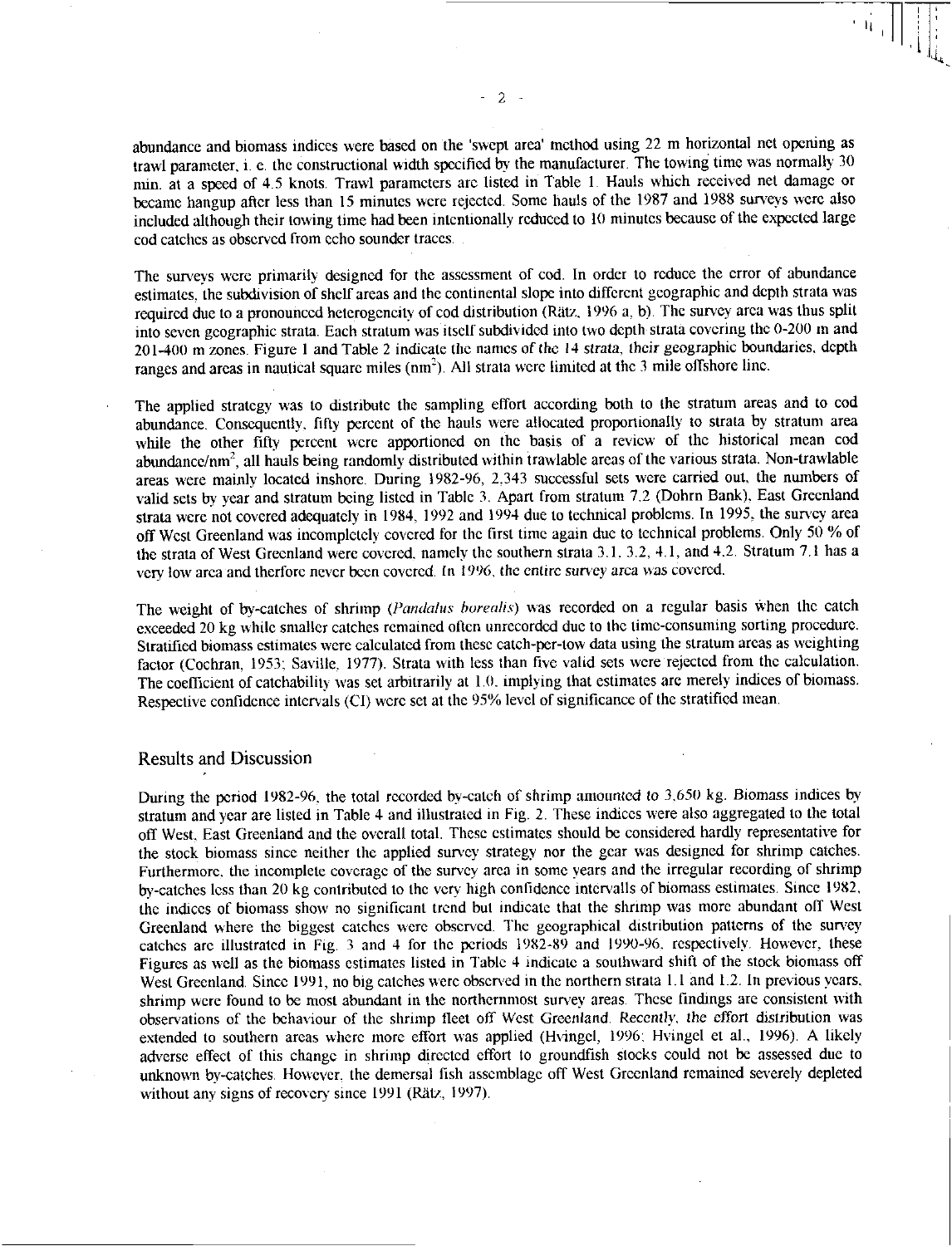# References

Cochran, W. G. 1953. Sampling techniques. John Wiley & Sons Inc., New York: 1-330

- Hvingel, C. 1996. Geograhical changes in the fishing pattern of Greenlandic shrimp trawlers in the Davis Strait, 1987-1996). NAFO SCR Doc. 96/110. Ser.No. N2807:1-5
- Hvingel, C., H. Siegstad and O. Folmer 1996. The Greenland fishery for northern shrimp *(Pandalus borealis)* in Davis Strait in 1995 and Januar-October 1996. NAFO SCR Doc. 96/102, Ser. No. N2806:1-29
- Rätz, H.-J. 1996 a. Efficiency of Geographical and Depth Stratification in Error Reduction of Groundfish Survey Results: Case Study Atlantic Cod off Greenland. NAFO Sci. Coun. Studies, 28:65-71
- Rätz, H.-J. 1996 b. Relevance of some Environmental Parameters to Distribution Patterns of Groundfish and Implications for Reasonable Survey Design: Case Study Atlantic Cod off Greenland. NAFO Sci. Coun. Studies. 28:73-78
- Rätz, H.-J. 1997. Structures and Changes of the Demersal Fish Assemblage off Greenland and Trends in Near Bottom Temperature, 1982-96. NAFO SCR Doc. 97/5, Ser. No. N2830:1-32

Saville, A. 1977. Survey methods of apprising fishery resources. FAO Fish. Tech. Pap. 171: 1-76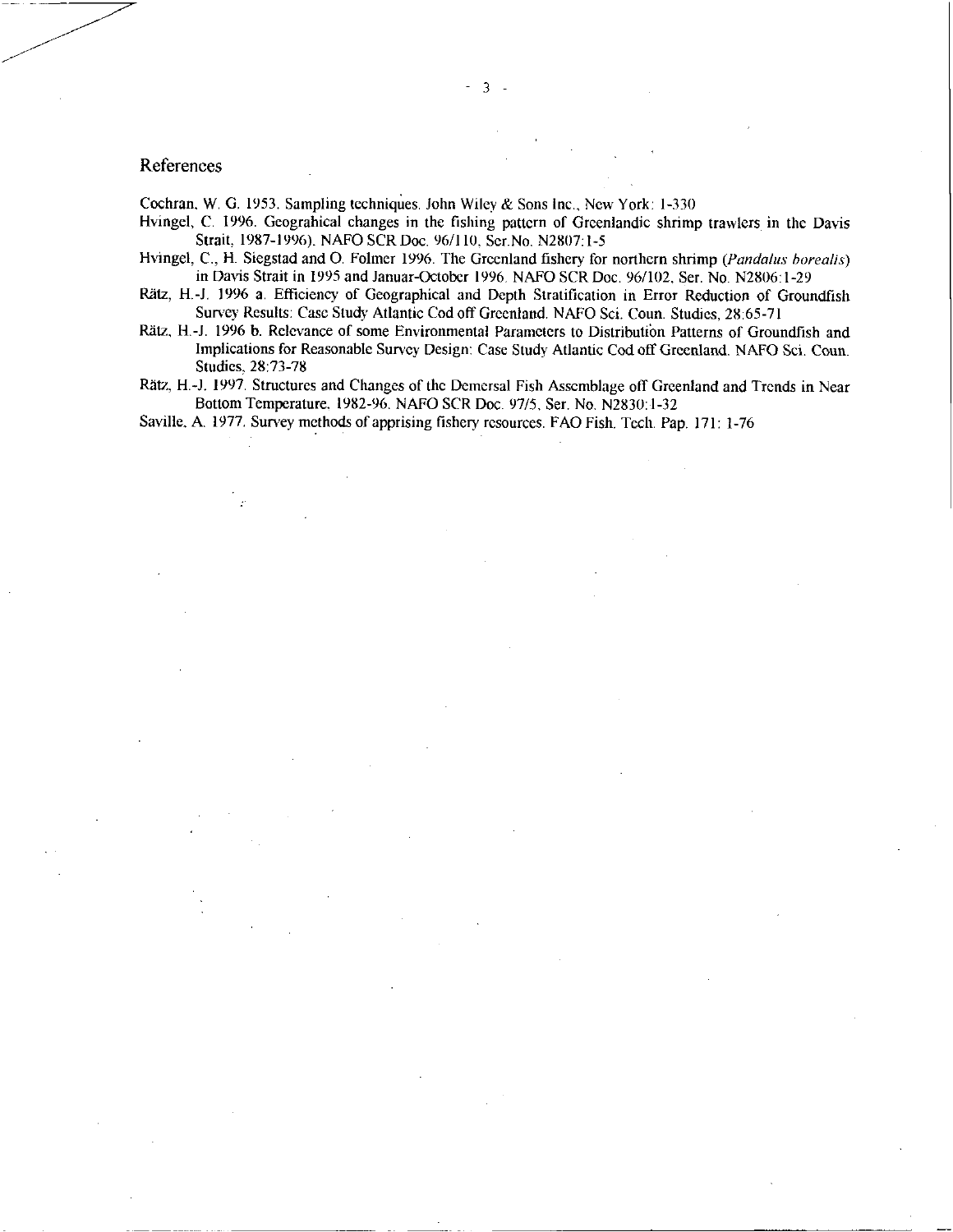Table 1 Trawl parameters of the survey

 $\bar{z}$  $\mathbb{Z}^2$ 

| Gear                        | 140-feet bottom trawl |
|-----------------------------|-----------------------|
| Horizontal net opening      | 22 <sub>m</sub>       |
| Standard trawling speed     | 4.5 kn                |
| Towing time                 | 30 minutes            |
| Coefficient of catchability | 1.0                   |

Table 2 Specification of strata.

|     | Stratum geographic boundaries |         |         |         | depth     | area     |
|-----|-------------------------------|---------|---------|---------|-----------|----------|
|     | south                         | north   | east    | west    | (m)       | $(nm^2)$ |
| 1.1 | 64°15'N                       | 67°00'N | 50°00'W | 57°00'W | 1-200     | 6805     |
| 1.2 | 64°15'N                       | 67°00'N | 50°OO'W | 57°00'W | 201-400   | 1881     |
| 2.1 | 62°30'N                       | 64°15'N | 50°00'W | 55°00'W | $1 - 200$ | 2350     |
| 2.2 | 62°30'N                       | 64°15'N | 50°00'W | 55°00'W | 201-400   | 1018     |
| 3.1 | 60°45′N                       | 62°30'N | 48°00'W | 53°00'W | 1-200     | 1938     |
| 3.2 | 60°45'N                       | 62°30'N | 48°00'W | 53°00'W | 201-400   | 742      |
| 4.1 | 59°00'N                       | 60°45N  | 44°00'W | 50°00'W | $1 - 200$ | 2568     |
| 4.2 | 59°00'N                       | 60°45'N | 44°00'W | 50°00'W | 201-400   | 971      |
| 5.1 | 59°00'N                       | 63°00'N | 40°00'W | 44°00'W | $1 - 200$ | 2468     |
| 5.2 | 59°00'N                       | 63°00'N | 40°00'W | 44°00'W | 201-400   | 3126     |
| 6.1 | 63°00′N                       | 66°00'N | 35'00W  | 41°00'W | $1 - 200$ | 1120     |
| 6.2 | 63°00'N                       | 66°00'N | 35'00'W | 41°00'W | 201-400   | 7795     |
| 7.1 | 64°45'N                       | 67°00'N | 29°00′W | 35°00'W | $1 - 200$ | 92       |
| 7.2 | 64°45'N                       | 67°00′N | 29°00′W | 35°00'W | 201-400   | 4589     |
| Σ   |                               |         |         |         |           | 37463    |

Table 3 Numbers of valid hauls by stratum, West, East Greenland and total, 1982-96.

|      |     |    |     |     |     |    |     |     | <b>Annual Property of the Company of the Company of the Company of the Company of the Company of the Company of T</b> |     |     |     |     |     | was a more of a first intended above more made of the collect 19.000 more as a standard and and the company and a standard company more more and |               |      |
|------|-----|----|-----|-----|-----|----|-----|-----|-----------------------------------------------------------------------------------------------------------------------|-----|-----|-----|-----|-----|--------------------------------------------------------------------------------------------------------------------------------------------------|---------------|------|
| rear |     |    |     | 2.2 | 3.1 | 32 | 4.1 | 4.2 | 51                                                                                                                    | 5.2 | 6.1 | 62  | 7.1 | 7.2 | $\Sigma$ West                                                                                                                                    | $\Sigma$ East |      |
| 1982 | 20  |    | 16  |     | 9   | 6  | 13  | ີ   |                                                                                                                       | 10  | 3   | 12  |     | 25  | 84                                                                                                                                               | 52            | 136  |
| 1983 | 26  | 11 | 25  |     |     | 5  | 18  | 4   | з                                                                                                                     | 19  | 10  | 36  | 0   | 18  | 117                                                                                                                                              | 86            | 203  |
| 1984 | 25  | 13 | 26  | 8   | 18  | 6  | 21  | 4   | 5                                                                                                                     | 4   | ◠   | 8   | o   | 5   | 121                                                                                                                                              | 24            | 145  |
| 1985 | 10  | 8  | 26  | 10  | 17  | 5  | 21  | 4   | 5                                                                                                                     | 21  | 14  | 50  | ο   | 28  | 101                                                                                                                                              | 118           | 219  |
| 1986 | 27  | 9  | 21  | 9   | 16  |    | 18  | з   | З                                                                                                                     | 15  | 14  | 37  |     | 34  | 110                                                                                                                                              | 104           | 214  |
| 1987 | 25  | 11 | 21  | 4   | 18  | з  | 21  | з   | 19                                                                                                                    | 16  | 13  | 40  | 0   | 18  | 106                                                                                                                                              | 106           | 212  |
| 1988 | 34  | 21 | 28  | 5   | 18  | 5  | 18  | 2   | 21                                                                                                                    | 8   | 13  | 39  | 0   | 26  | 131                                                                                                                                              | 107           | 238  |
| 1989 | 26  | 14 | 30  | 9   | 8   | 3  | 25  | з   | 17                                                                                                                    | 18  | 12  | 29  | 0   | 11  | 118                                                                                                                                              | 87            | 205  |
| 1990 | 19  |    | 23  | 8   | 16  | 3  | 21  | 6   | 18                                                                                                                    | 19  | 6   | 15  | o   | 13  | 103                                                                                                                                              | 71            | 174  |
| 1991 | 19  | 11 | 23  |     | 12  | 6  | 14  | 5   | 8                                                                                                                     |     | 10  | 28  | 0   | 16  | 97                                                                                                                                               | 73            | 170  |
| 1992 | 6   | 6  | 6   | 5   | 6   | 6  |     | 5   | 0                                                                                                                     | o   | 0   | ٥   |     | 6   | 47                                                                                                                                               | 6             | 53   |
| 1993 | 9   | 6  | 9   | 6   | 10  | 8  |     | 0   | 9                                                                                                                     | 6   | 6   | 18  | o   | 14  | 55                                                                                                                                               | 53            | 108  |
| 1994 | 16  | 13 | 13  | 8   | 10  | 6  |     | 5   | 0                                                                                                                     | o   | o   | 0   | o   | 6   | 78                                                                                                                                               | 6             | 84   |
| 1995 | O   | 0  | З   | o   | 10  |    | 10  | 5   | 8                                                                                                                     | 6   | 6   | 17  | o   | 12  | 35                                                                                                                                               | 49            | 84   |
| 1996 | 5   | 5  | 8   | 5   | 12  | 5  | 10  | 5   |                                                                                                                       | 9   | 5   | 13  | O   | 9   | 55                                                                                                                                               | 43            | 98   |
|      | 267 | 46 | 278 | 102 | ۱97 | 81 | 231 | 56  | 124                                                                                                                   | 162 | 14  | 342 | າ   | 241 | 358                                                                                                                                              | 985           | 2343 |

*4 -*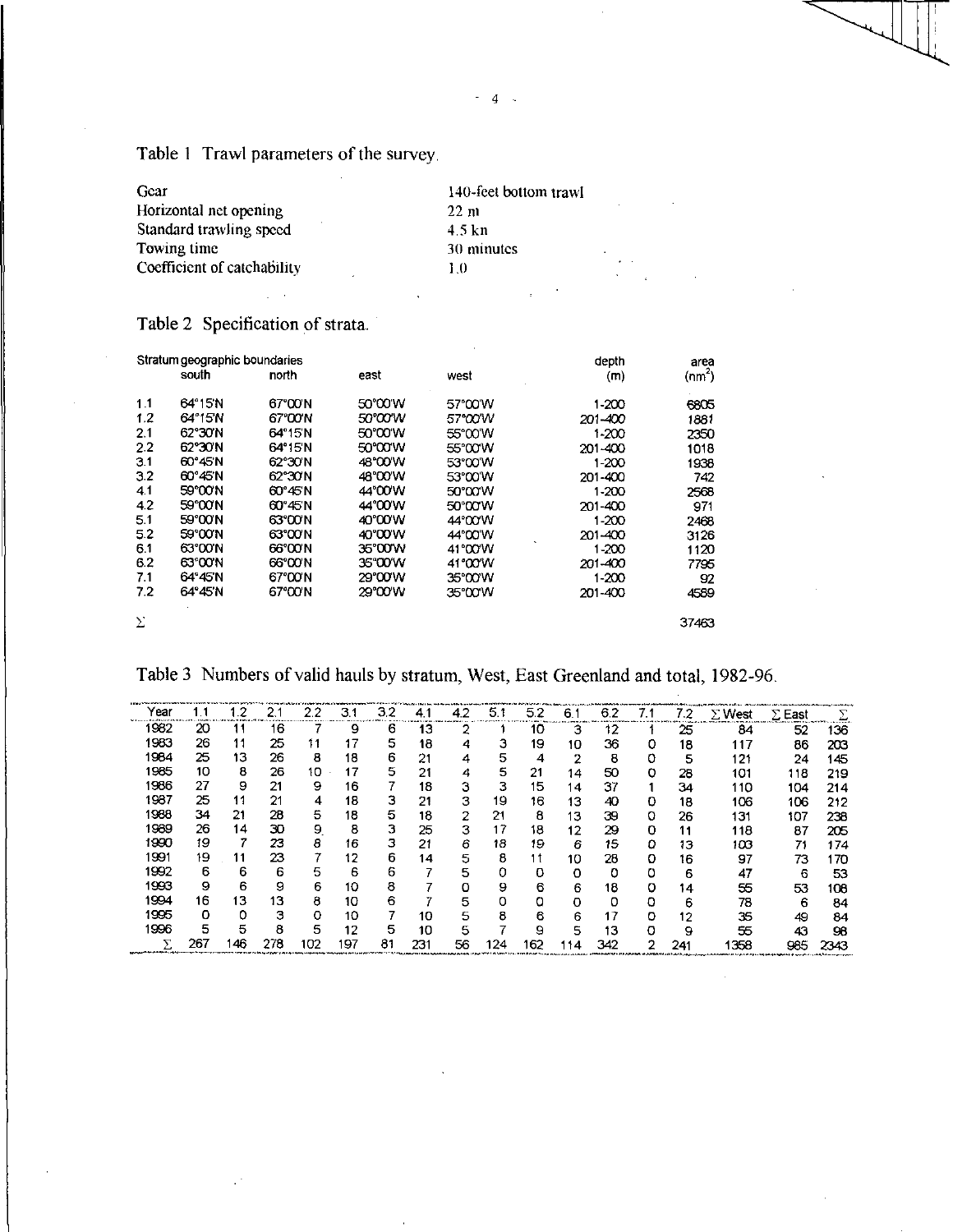Table 4 Biomass indices (1,000 t) by year, stratum, West and East Greenland and total for shrimp (*Pandalus borealis*), 1982-96. Confidence<br>intervals (CI) are given at the 95% level of significance in per cent of the strat

|                 |                              |  |                 | <u>០នៃ <del>ក្ន</del>ុង ឧទ្យកដូ</u> ក្នុង ១៩ គី ទី ១ ១ ដូ ភ្ន                                                                                                                                                                                                                                                                                                                                                                                                                                                    |         |         |         |                                                 |   |               |     |
|-----------------|------------------------------|--|-----------------|------------------------------------------------------------------------------------------------------------------------------------------------------------------------------------------------------------------------------------------------------------------------------------------------------------------------------------------------------------------------------------------------------------------------------------------------------------------------------------------------------------------|---------|---------|---------|-------------------------------------------------|---|---------------|-----|
|                 |                              |  |                 |                                                                                                                                                                                                                                                                                                                                                                                                                                                                                                                  |         |         |         |                                                 |   |               |     |
|                 | $\Sigma$ East $\overline{0}$ |  | $\frac{125}{0}$ |                                                                                                                                                                                                                                                                                                                                                                                                                                                                                                                  |         | $\circ$ | $\circ$ | $\circ$ $\circ$                                 |   | ဝ ပုံ ဝ<br>(၁ |     |
|                 |                              |  |                 |                                                                                                                                                                                                                                                                                                                                                                                                                                                                                                                  |         |         |         |                                                 |   |               |     |
| $\frac{1}{2}$ o |                              |  |                 |                                                                                                                                                                                                                                                                                                                                                                                                                                                                                                                  | $\circ$ |         |         |                                                 |   |               |     |
| $\mathbf{r}$    |                              |  |                 |                                                                                                                                                                                                                                                                                                                                                                                                                                                                                                                  |         |         |         |                                                 |   |               |     |
| $\frac{2}{5}$   |                              |  | $\frac{25}{2}$  |                                                                                                                                                                                                                                                                                                                                                                                                                                                                                                                  |         |         |         |                                                 |   |               |     |
| $\ddot{\circ}$  |                              |  |                 |                                                                                                                                                                                                                                                                                                                                                                                                                                                                                                                  |         |         |         |                                                 | 0 |               |     |
| ი<br>ი          |                              |  |                 |                                                                                                                                                                                                                                                                                                                                                                                                                                                                                                                  |         |         |         |                                                 | 0 | 975<br>0      |     |
| 57              |                              |  |                 |                                                                                                                                                                                                                                                                                                                                                                                                                                                                                                                  |         |         |         |                                                 |   |               |     |
| ر<br>4          |                              |  |                 |                                                                                                                                                                                                                                                                                                                                                                                                                                                                                                                  |         |         |         |                                                 |   |               |     |
| $\mathbf{f}$    |                              |  |                 |                                                                                                                                                                                                                                                                                                                                                                                                                                                                                                                  |         |         |         |                                                 |   |               |     |
|                 |                              |  |                 | $\overline{\phantom{a}}$                                                                                                                                                                                                                                                                                                                                                                                                                                                                                         |         |         |         | $\frac{5}{2}$<br>$\frac{5}{2}$<br>$\frac{5}{2}$ |   |               |     |
|                 |                              |  |                 | $\begin{array}{c}\n\hline\n\vdots \\ \hline\n\vdots \\ \hline\n\vdots \\ \hline\n\vdots \\ \hline\n\vdots \\ \hline\n\vdots \\ \hline\n\vdots \\ \hline\n\vdots \\ \hline\n\vdots \\ \hline\n\vdots \\ \hline\n\vdots \\ \hline\n\vdots \\ \hline\n\vdots \\ \hline\n\vdots \\ \hline\n\vdots \\ \hline\n\vdots \\ \hline\n\vdots \\ \hline\n\vdots \\ \hline\n\vdots \\ \hline\n\vdots \\ \hline\n\vdots \\ \hline\n\vdots \\ \hline\n\vdots \\ \hline\n\vdots \\ \hline\n\vdots \\ \hline\n\vdots \\ \hline\n$ |         |         |         |                                                 |   |               |     |
|                 |                              |  |                 |                                                                                                                                                                                                                                                                                                                                                                                                                                                                                                                  |         |         |         |                                                 |   |               | 166 |
|                 |                              |  |                 | $\frac{1}{2}$ $\frac{1}{2}$ $\frac{1}{2}$ $\frac{1}{2}$ $\frac{1}{2}$ $\frac{1}{2}$ $\frac{1}{2}$ $\frac{1}{2}$ $\frac{1}{2}$ $\frac{1}{2}$ $\frac{1}{2}$ $\frac{1}{2}$ $\frac{1}{2}$                                                                                                                                                                                                                                                                                                                            |         |         |         |                                                 |   |               |     |
|                 |                              |  |                 | $\frac{1}{2}$ $\frac{1}{8}$ $\frac{1}{8}$ $\frac{1}{6}$ $\frac{1}{4}$ $\frac{1}{8}$ $\frac{1}{8}$ $\frac{1}{8}$ $\frac{1}{8}$ $\frac{1}{8}$ $\frac{1}{8}$ $\frac{1}{8}$ $\frac{1}{8}$ $\frac{1}{8}$ $\frac{1}{8}$ $\frac{1}{8}$ $\frac{1}{8}$ $\frac{1}{8}$ $\frac{1}{8}$ $\frac{1}{8}$ $\frac{1}{8}$ $\frac{1}{8}$                                                                                                                                                                                              |         |         |         |                                                 |   |               |     |
|                 |                              |  |                 | $\frac{1}{2}$ $\frac{1}{2}$ $\frac{1}{2}$ $\frac{1}{2}$ $\frac{1}{2}$ $\frac{1}{2}$ $\frac{1}{2}$ $\frac{1}{2}$ $\frac{1}{2}$ $\frac{1}{2}$ $\frac{1}{2}$ $\frac{1}{2}$ $\frac{1}{2}$ $\frac{1}{2}$                                                                                                                                                                                                                                                                                                              |         |         |         |                                                 |   |               | C   |
|                 |                              |  |                 |                                                                                                                                                                                                                                                                                                                                                                                                                                                                                                                  |         |         |         |                                                 |   |               |     |

 $\frac{1}{\sqrt{2}}$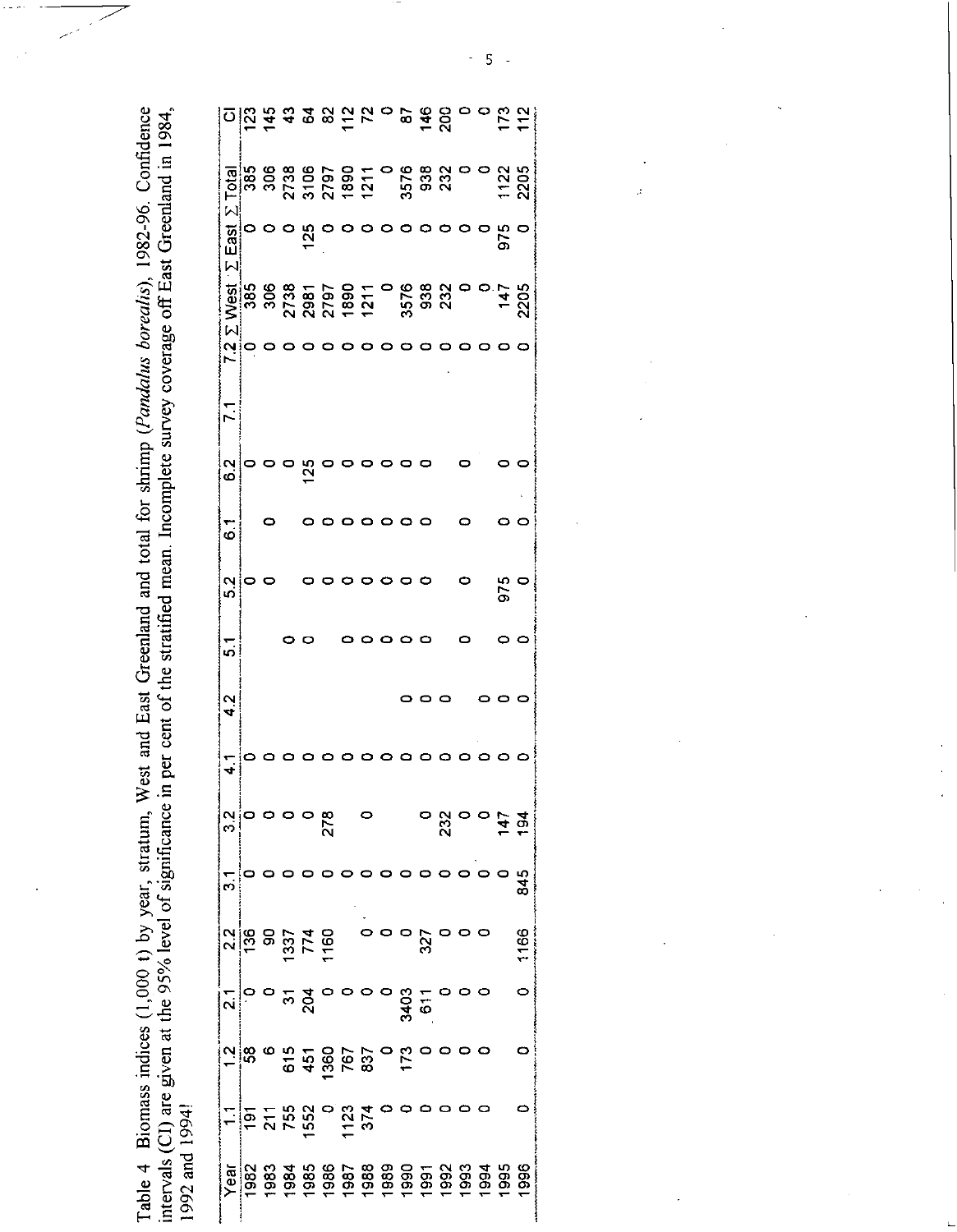

Fig. 1 Stratification scheme of the survey area as specified in Table 2.



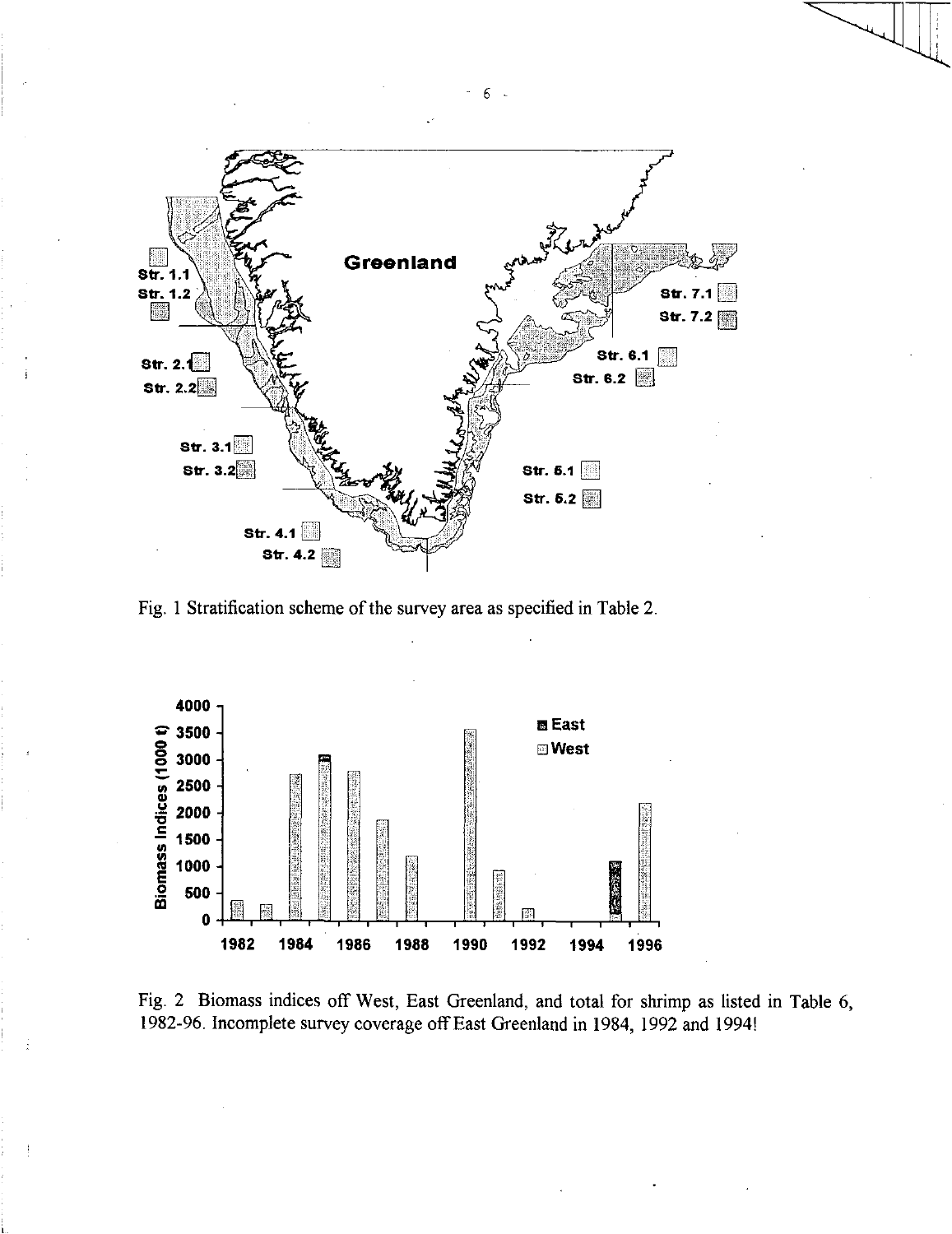

Fig. 3 Geographical distribution patterns of shrimp catches, 1982-89. The catches are linearely scaled from 0 to the maximum of 280 kg/30 min observed in 1990. ÿ.